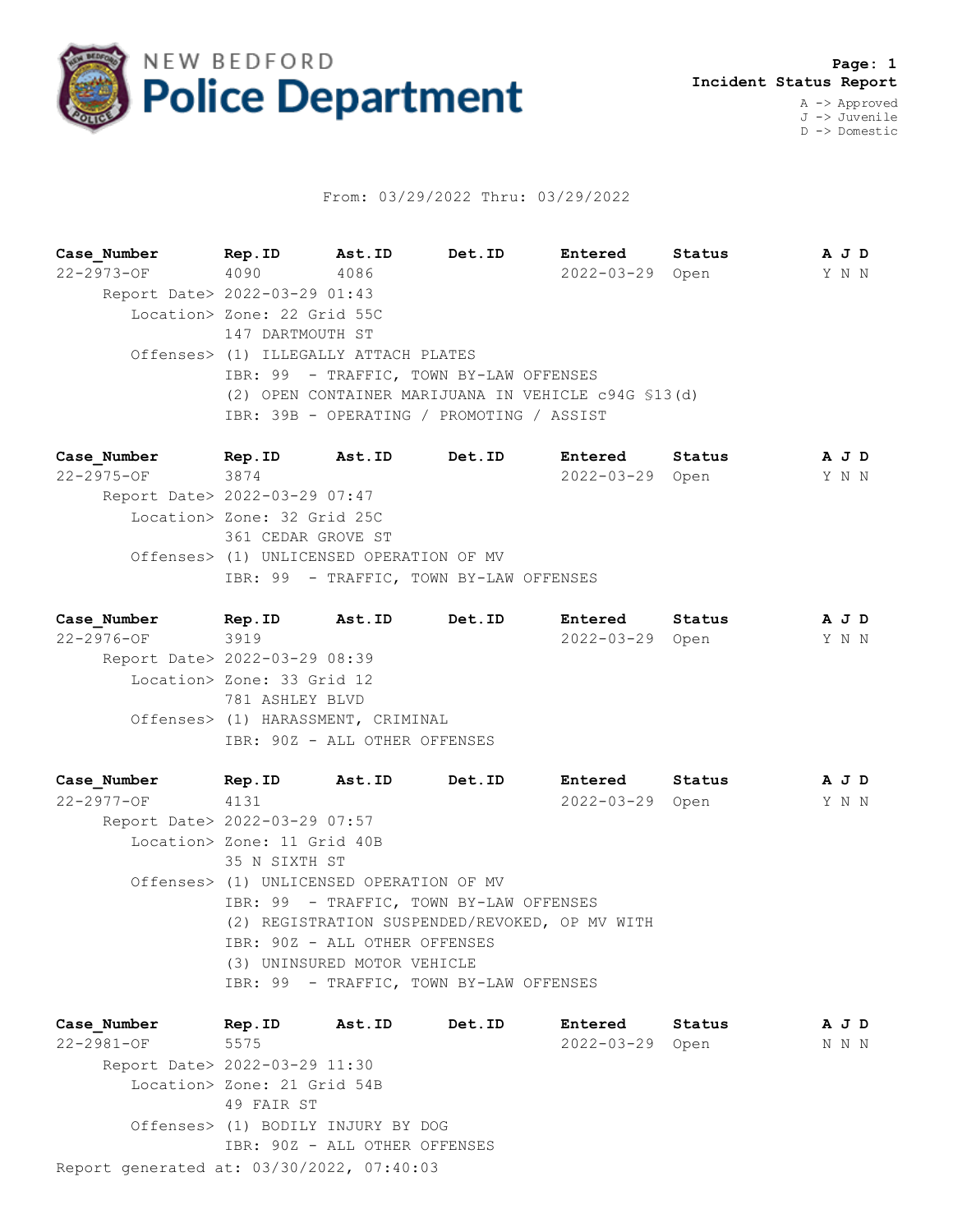

J -> Juvenile D -> Domestic